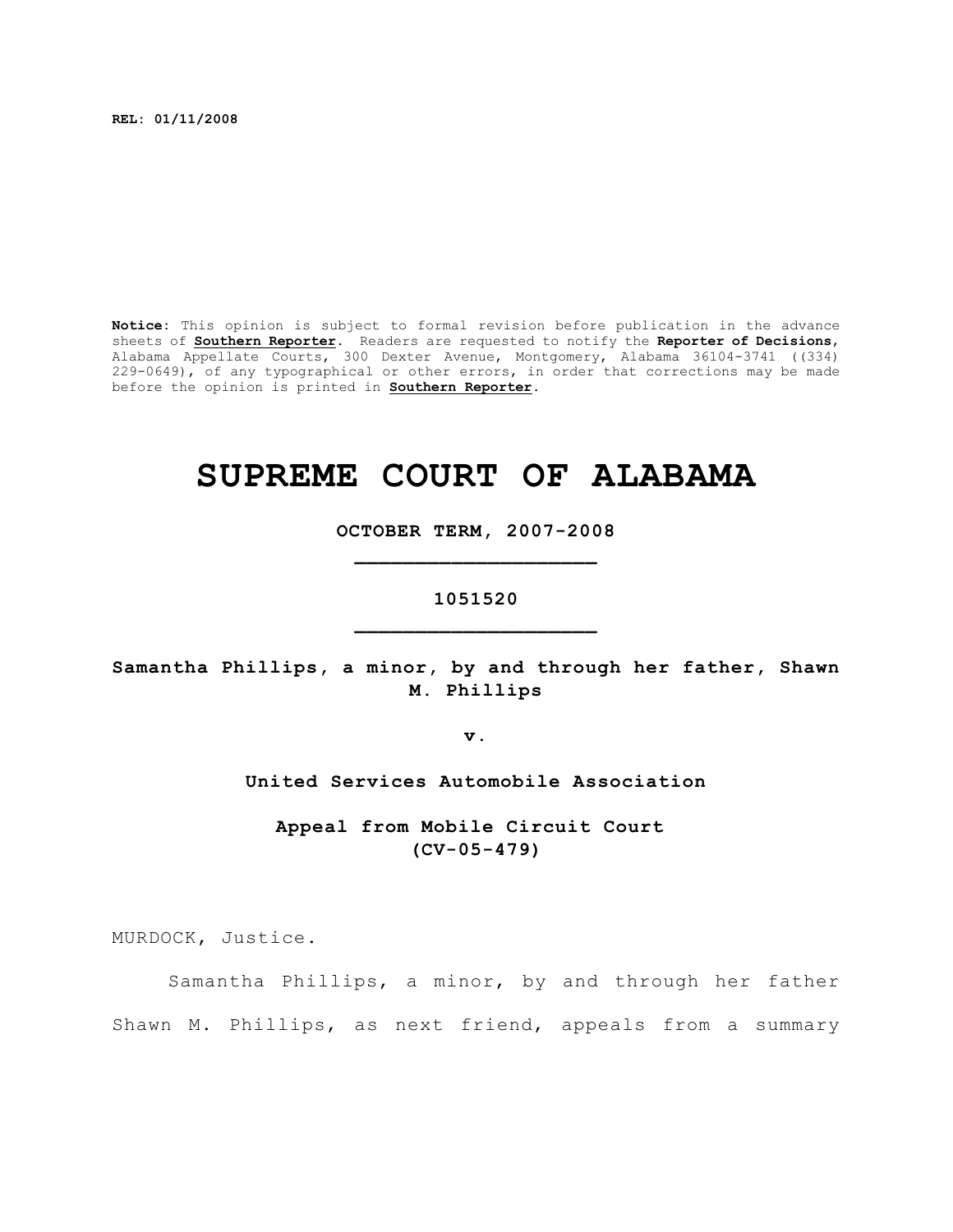judgment entered by the Mobile Circuit Court in favor of United Services Automobile Association ("USAA"). We affirm.

# I. Facts and Procedural History

On July 11, 2004, Samantha and her friend, Katie Catlin, were involved in a single-car accident. At the time of the accident, Katie was driving her father's truck; Samantha was a passenger in the truck. Samantha and Katie were returning to Katie's home, having just returned a movie to a movierental store. As the two were proceeding west on Cottage Hill Road, Katie recognized two of her friends who were in an automobile that was stopped at an exit from a subdivision, waiting to turn onto Cottage Hill Road. As Katie and Samantha passed by the subdivision exit, Katie turned and waved to her friends, taking her eyes off the road. As she did so, the truck began to cross the centerline of the road and enter the eastbound lane. As the truck began to veer into the eastbound lane, Samantha got Katie's attention by exclaiming "Katie! Katie! Katie!" After hearing her name, Katie returned her attention to the road and saw an oncoming car. She swerved to the right, causing the truck to leave the roadway and enter the shoulder of the westbound lane. Katie then swerved back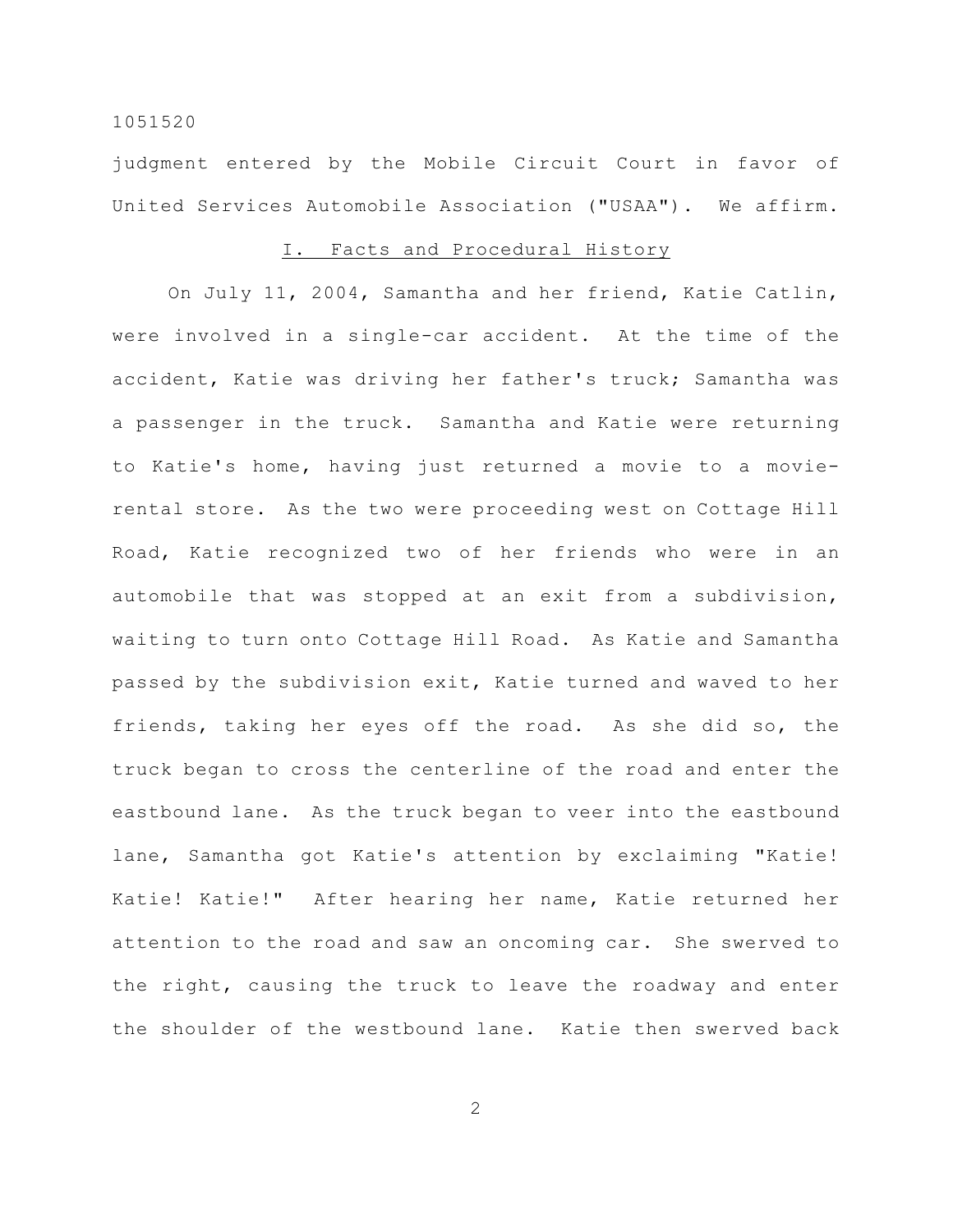to the left and lost control of the truck. The truck crossed Cottage Hill Road, flipped over, and came to rest in a yard bordering the eastbound lane. Samantha was ejected from the truck during the accident and sustained an injury to her back.

On February 14, 2005, Samantha, acting through her father, sued Katie and USAA, which provided an automobile insurance policy to the Phillipses. The complaint alleged that Katie had acted wantonly in causing the accident and that USAA was liable for the payment of underinsured-motorist benefits to Samantha because the liability limits of Katie's automobile insurance would not adequately compensate Samantha for the injuries she sustained in the accident.

On May 1, 2006, USAA filed a motion for a summary judgment. It argued that it could be liable for the payment of underinsured-motorist benefits to Samantha only if, among other things, Samantha could demonstrate that Katie was legally liable for Samantha's injuries. It argued that, under the Alabama Guest Statute, Ala. Code 1975, § 32-1-2, Katie could be liable to Samantha only if she had acted wantonly in causing Samantha's injuries.<sup>1</sup> There was no evidence, it

 $1$ Section 32-1-2, Ala. Code 1975, provides: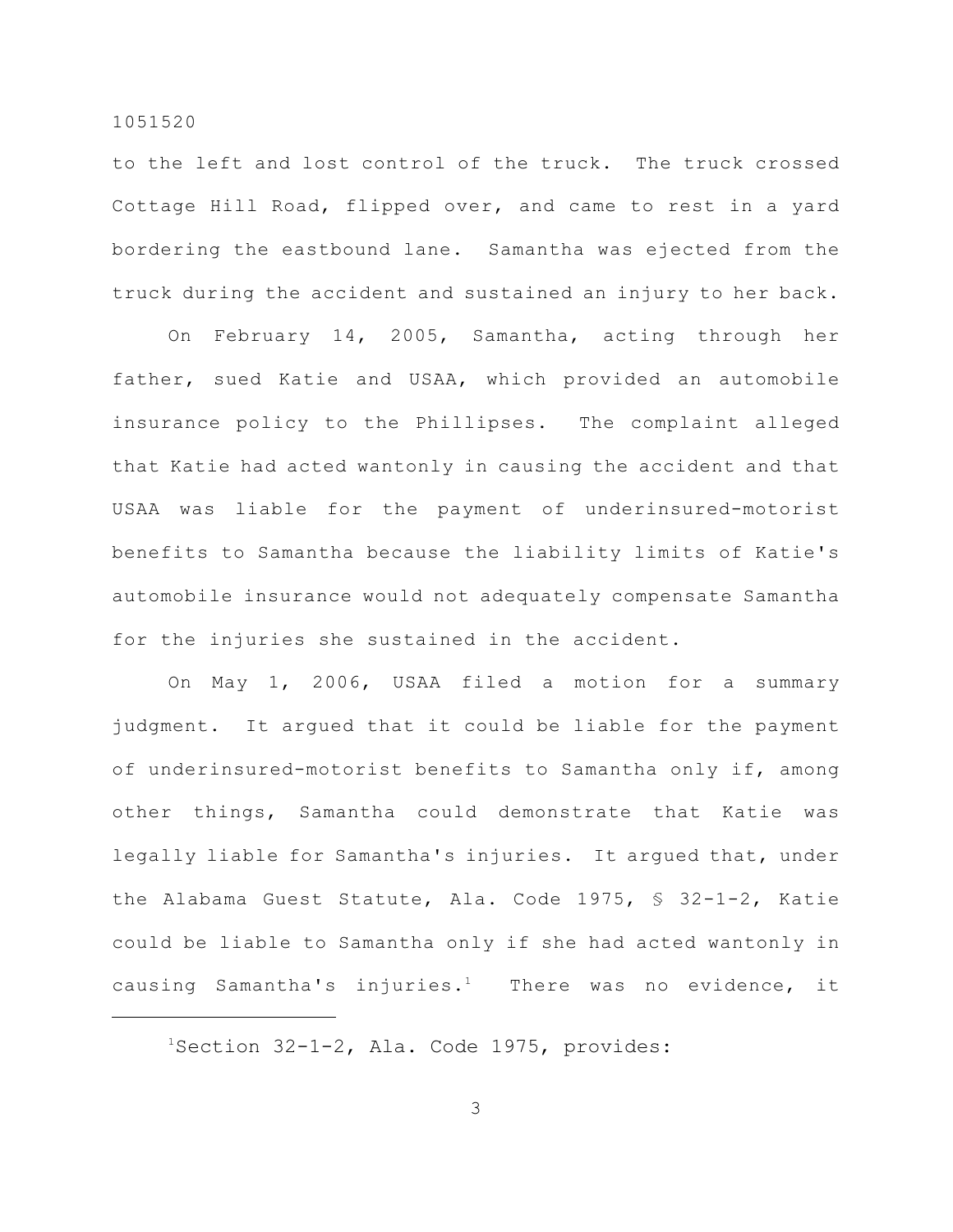asserted, that Katie had acted wantonly with regard to the accident.

Shortly after USAA filed its summary-judgment motion, Samantha settled her claim against Katie, leaving only her claim against USAA. In her response to USAA's motion, Samantha argued that there was evidence demonstrating that Katie had acted wantonly with regard to the accident, particularly based on "her awareness of several driving rules of conduct" that Katie had learned in her driver's education course at her high school. According to Samantha, Katie "appreciated an injury would more than likely occur if she ignored the rules of conduct taught in her driver's training and reenforced during her driver's license exam," and Katie's "conscious disregard for a driver's rules of conduct resulted in her passenger sustaining significant physical injuries." Thus, Samantha argued, USAA's motion was due to be denied.

<sup>&</sup>quot;The owner, operator or person responsible for the operation of a motor vehicle shall not be liable for loss or damage arising from injuries to or death of a guest while being transported without payment therefor in or upon said motor vehicle, resulting from the operation thereof, unless such injuries or death are caused by the willful or wanton misconduct of such operator, owner or person responsible for the operation of said motor vehicle."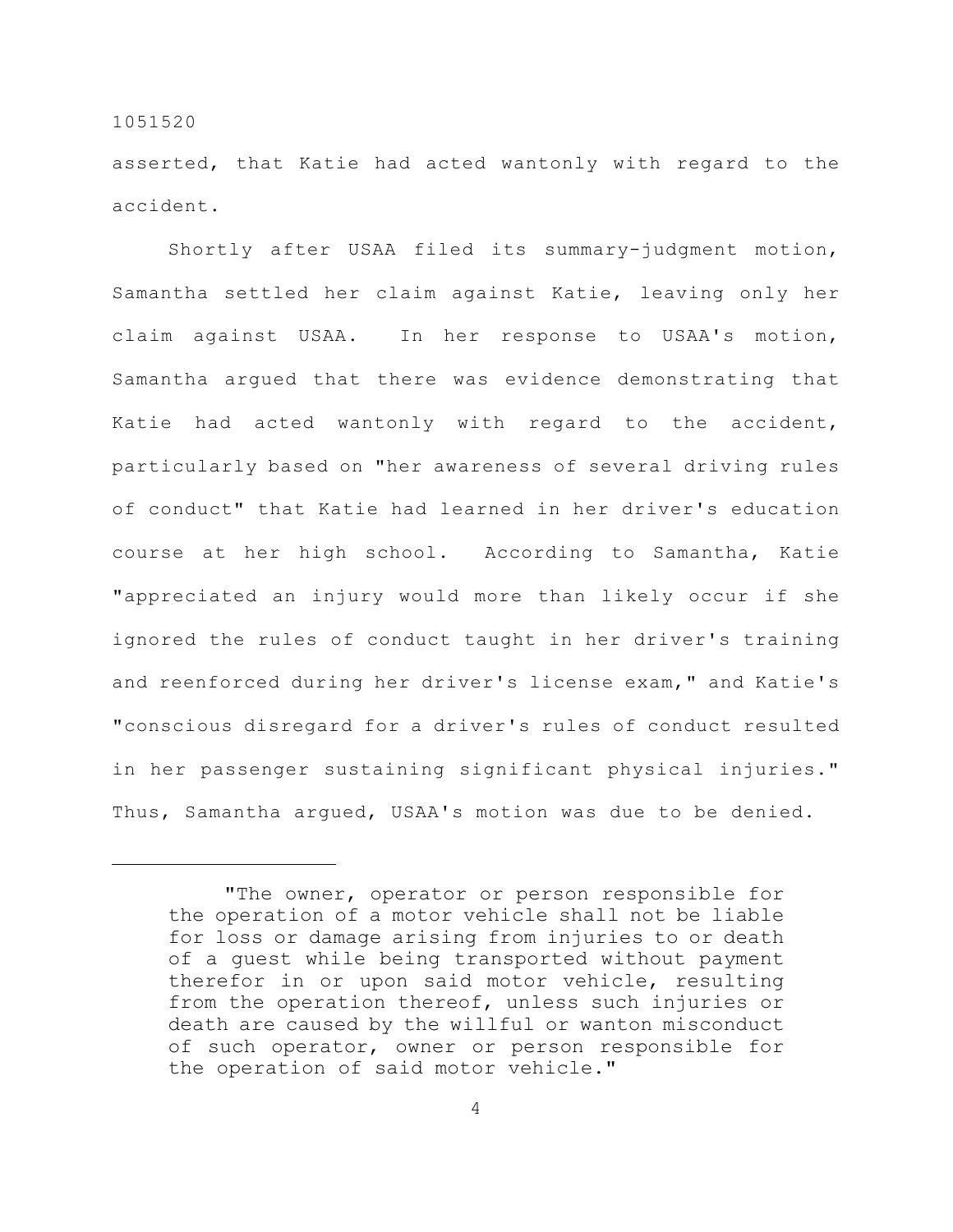On June 9, 2006, the trial court granted USAA's summaryjudgment motion and entered a summary judgment in its favor. Samantha appeals.

# II. Standard of Review

The standard by which we review a summary judgment is well settled:

"This Court reviews a summary judgment de novo. Turner v. Westhampton Court, L.L.C., 903 So. 2d 82, 87 (Ala. 2004). We seek to determine whether the movant has made a prima facie showing that there exists no genuine issue of material fact and has demonstrated that the movant is entitled to a judgment as a matter of law. Turner, supra. In reviewing a summary judgment, this Court reviews the evidence in the light most favorable to the nonmovant. Turner, supra. Once the movant makes a prima facie showing that he is entitled to a summary judgment, the burden shifts to the nonmovant to produce 'substantial evidence' creating a genuine issue of material fact. Ala. Code 1975, § 12-21-12; Bass v. SouthTrust Bank of Baldwin County, 538 So. 2d 794, 797-98 (Ala. 1989). 'Substantial evidence' is 'evidence of such weight and quality that fairminded persons in the exercise of impartial judgment can reasonably infer the existence of the fact sought to be proved.' West v. Founders Life Assurance Co. of Fla., 547 So. 2d 870, 871 (Ala. 1989)."

Muller v. Seeds, 919 So. 2d 1174, 1176-77 (Ala. 2005).

# III. Analysis

Samantha did not in the trial court and does not on appeal challenge USAA's assertion that it can be liable to her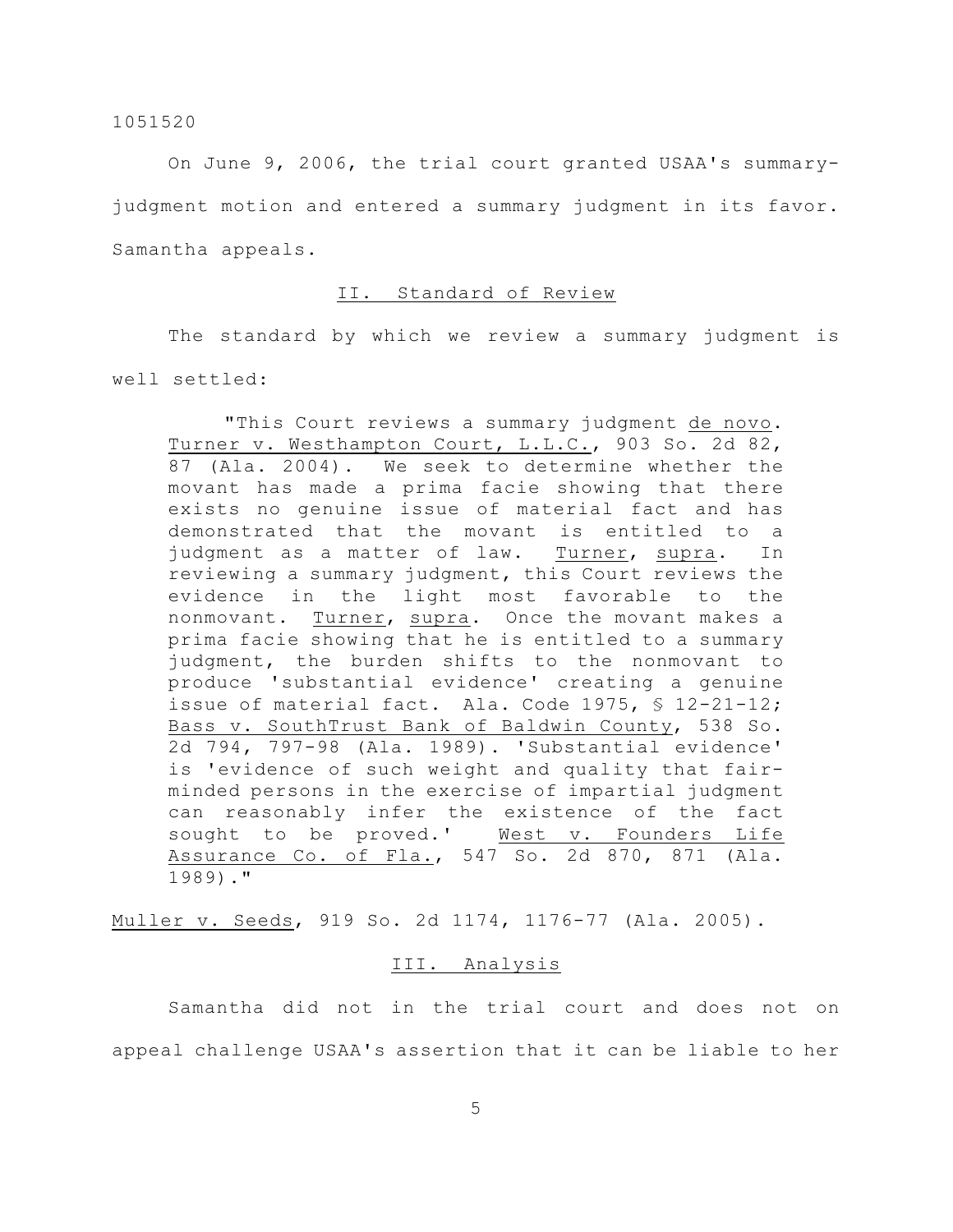only if she can demonstrate that Katie was liable for the injuries Samantha sustained. She also does not challenge USAA's assertion that the Alabama Guest Statute, Ala. Code 1975, § 32-1-2, applies to this case and prevents recovery against it absent a showing that Katie acted wantonly in causing Samantha's injuries. Samantha argues only that she presented substantial evidence indicating that Katie acted wantonly, so that a summary judgment in favor of USAA was inappropriate.

In Ex parte Anderson, 682 So. 2d 467 (Ala. 1996), this Court discussed the concept of wantonness in the context of operating an automobile:

"In a case subject to the Guest Statute, a plaintiff's showing of 'wanton misconduct' requires more than a showing of some form of inadvertence on the part of the driver; it requires a showing of some degree of conscious culpability. George v. Champion Ins. Co., 591 So. 2d 852 (Ala. 1991).

"What constitutes wanton misconduct depends on the facts presented in each particular case. Central Alabama Electric Cooperative v. Tapley, 546 So. 2d 371 (Ala. 1989); Brown v. Turner, 497 So. 2d 1119 (Ala. 1986); Trahan v. Cook, 288 Ala. 704, 265 So. 2d 125 (1972). A majority of this Court, in Lynn Strickland Sales & Service, Inc. v. Aero-Lane Fabricators, Inc., 510 So. 2d 142 (Ala. 1987), emphasized that wantonness, which requires some degree of consciousness on the part of the defendant that injury is likely to result from his act or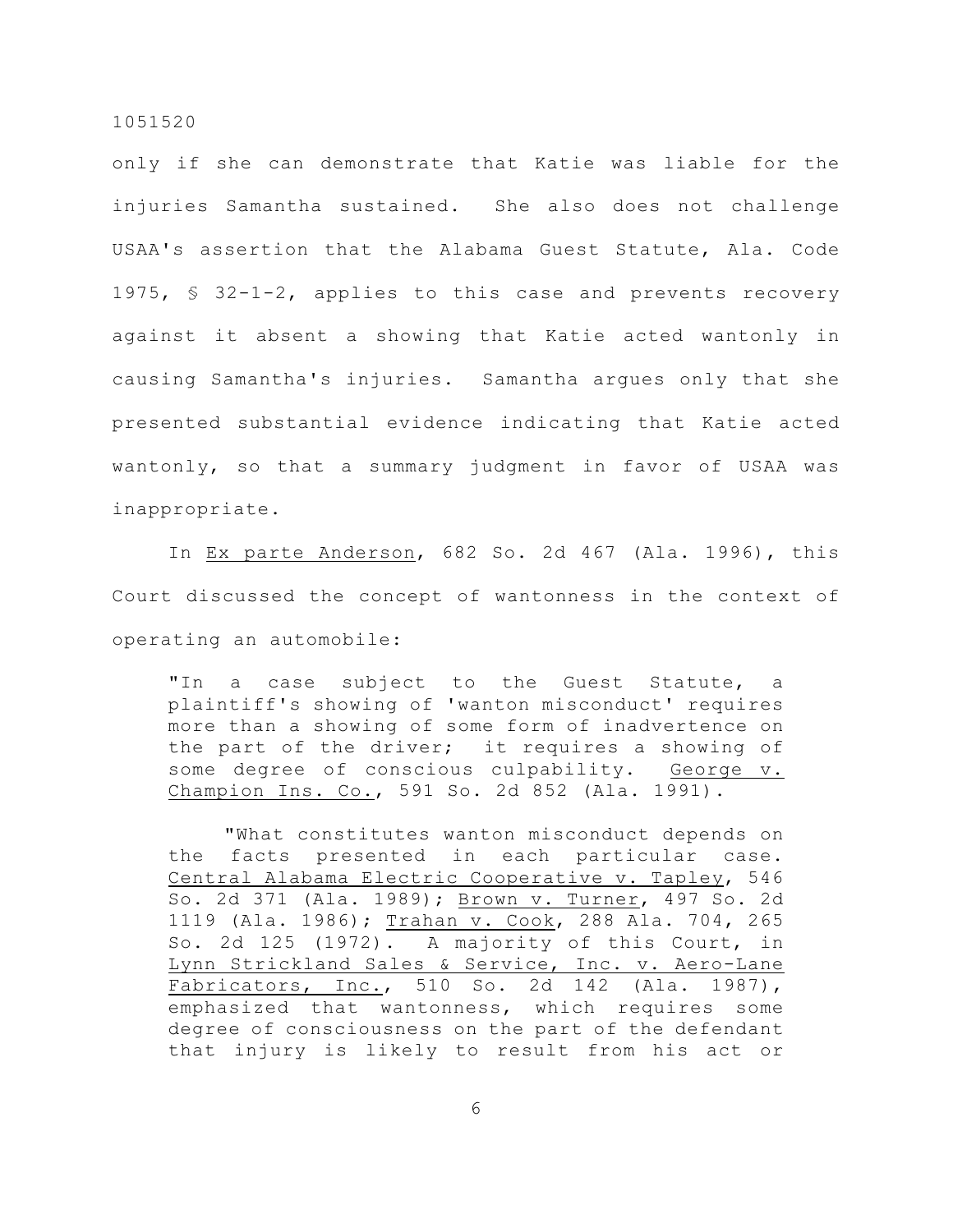omission, is not to be confused with negligence (i.e., mere inadvertence):

"'Wantonness is not merely a higher degree of culpability than negligence. Negligence and wantonness, plainly and simply, are qualitatively different tort concepts of actionable culpability. Implicit in wanton, willful, or reckless misconduct is an acting, with knowledge of danger, or with consciousness, that the doing or not doing of some act will likely result in injury....

"'Negligence is usually characterized as an inattention, thoughtlessness, or heedlessness, a lack of due care; whereas wantonness is characterized as an act which cannot exist without a purpose or design, a conscious or intentional act. "Simple negligence is the inadvertent omission of duty; and wanton or willful misconduct is characterized as such by the state of mind with which the act or omission is done or omitted." McNeil v. Munson S.S. Lines, 184 Ala. 420, [423], 63 So. 992  $(1913)$ ....

"'....

"'"Willful and wanton conduct has a well-defined meaning at law. It is sometimes expressed in terms of 'reckless disregard of the safety of another.' Willful and wanton conduct should not be confused with negligence. It has been correctly stated that the two concepts are as 'unmixable as oil and water.'"

"'....

"'"... Willfulness or wantonness imports premeditation, or knowledge and consciousness that the injury is likely to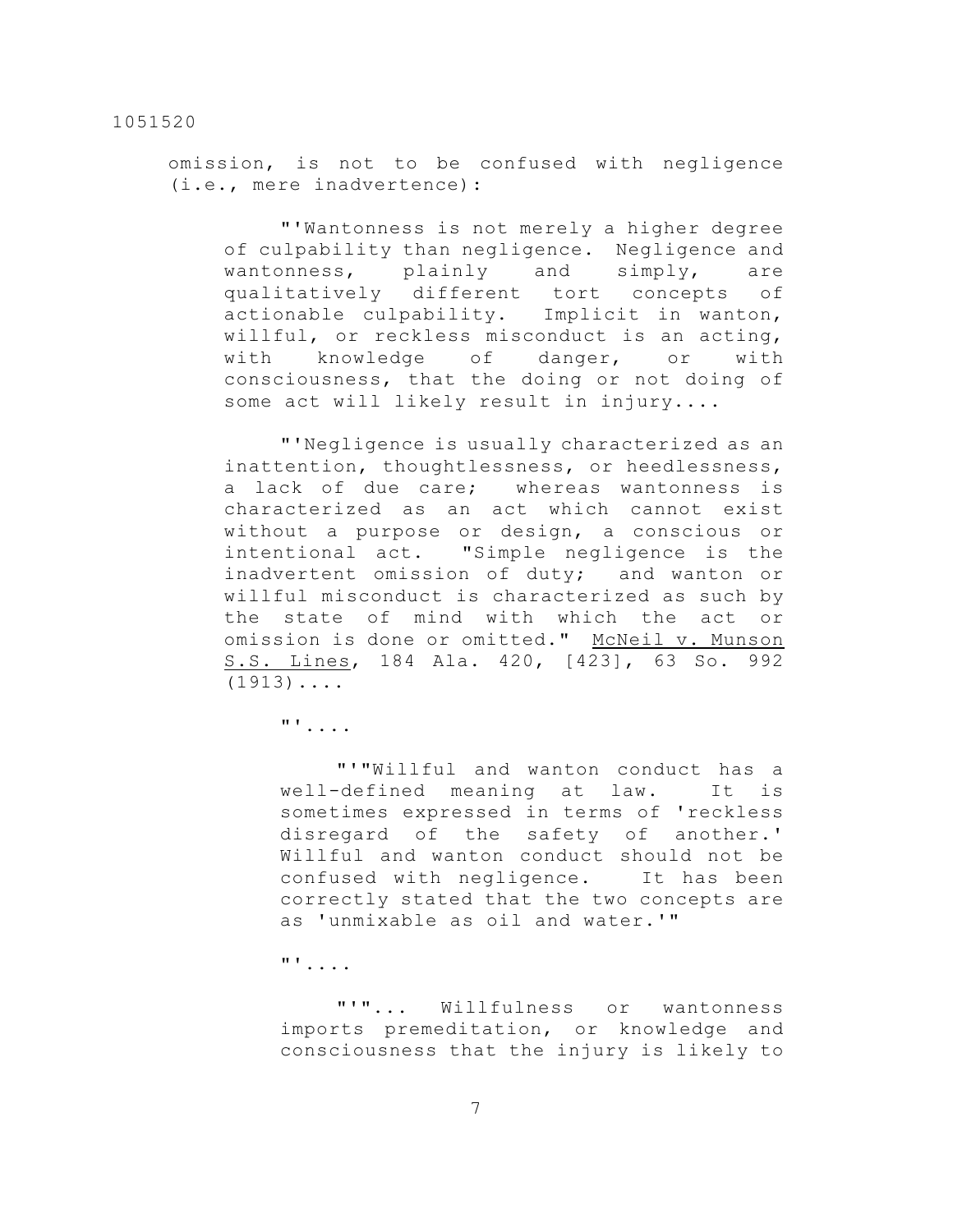result from the act done or from the omission to act, and strictly speaking, is not within the meaning of the term 'negligence,' which conveys the idea of inadvertence, as distinguished from premeditation or formed intention."'

"510 So. 2d at 145-46 (citations omitted.) See also, Central Alabama Electric Cooperative v. Tapley, 546 So. 2d 371 (Ala. 1989)."

682 So. 2d at 469-70.

On appeal, Samantha does not challenge the principles articulated in Anderson. She relies on two cases decided by this Court in an effort to support an argument that Katie's actions in causing the accident constituted wantonness: Sellers v. Sexton, 576 So. 2d 172 (Ala. 1991), and Scott v. Villegas, 723 So. 2d 642 (Ala. 1998). This Court discussed these two cases in Tolbert v. Tolbert, 903 So. 2d 103 (Ala. 2004):

"In Sellers, another guest-statute case, the automobile driver was proceeding along a highway with which she was intimately familiar on a day in January when travel advisories had been issued because of expected inclement weather and the possibility of freezing precipitation. The day before, the county engineer's office had placed a coarse type of slag on several bridges in anticipation of the freezing weather. The route the driver and her passenger were traveling took them across a series of three bridges. She was traveling 'at or about the maximum legal speed of 55 m.p.h. when she crossed the first of the three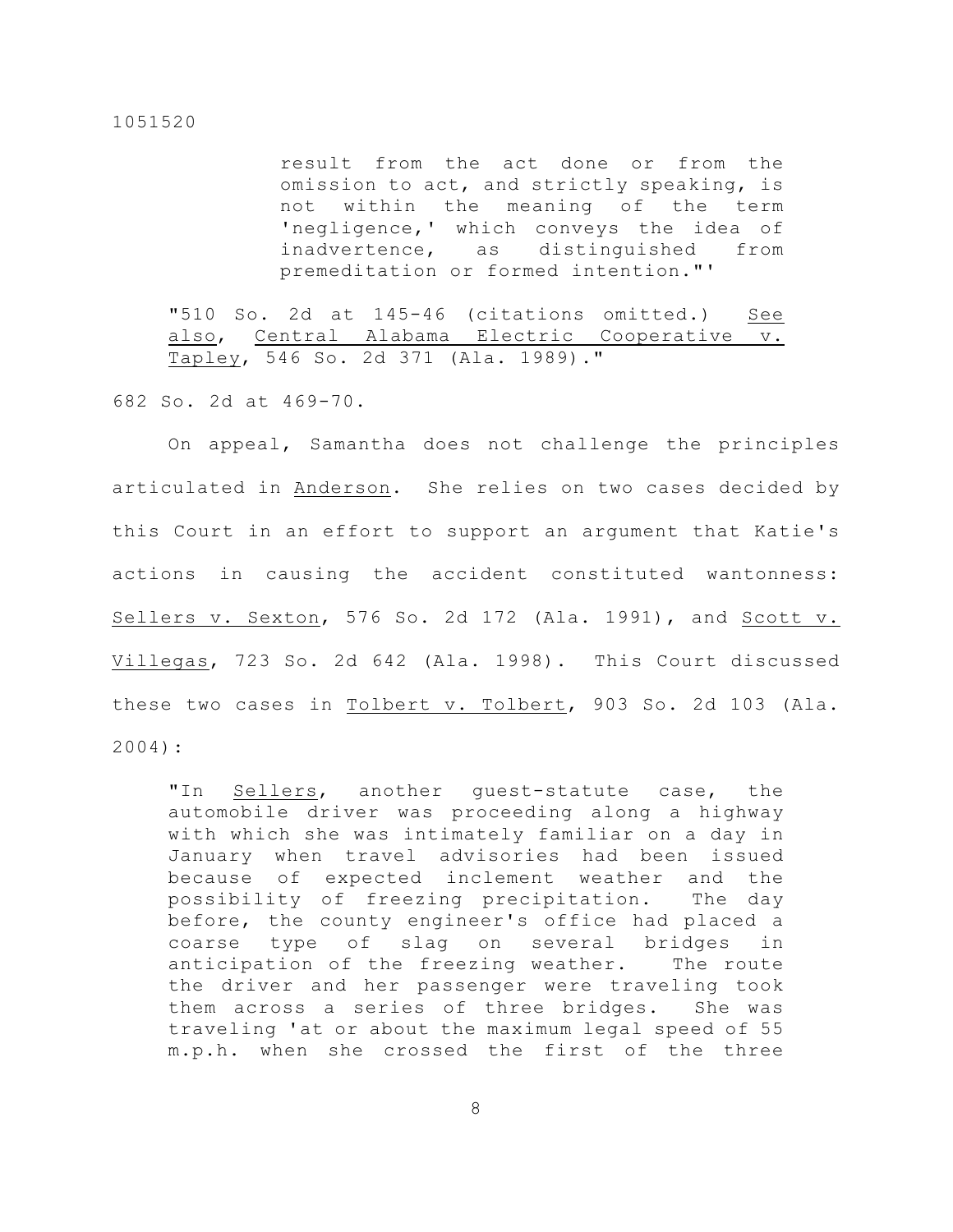bridges.' 576 So. 2d at 173. She observed that there was loose rock and stone on that bridge. '[S]he did not slow down as she approached the second bridge,' although '[s]he acknowledged that she normally slowed down before entering this bridge because of a wide curve to the left.' 576 So. 2d at 173. Upon entering the second bridge, she lost control of her car, 'first pulling to the right and then, in an attempt to correct the direction of the vehicle, steering to the left and traveling completely into the lane of oncoming traffic.' 576 So. 2d at 173. The ensuing collision resulted in the death of the passenger. This Court concluded that the evidence, establishing that the driver proceeded onto the second bridge while continuing her speed at or near the maximum posted speed limit, at a time when she 'should have known' that the bridge had been spread with slag in preparation for the bad weather and with knowledge that there was a wide curve that would obstruct her view of any oncoming traffic constituted substantial evidence to support the wantonness claim. 576 So. 2d at 175.

"In Scott, Villegas was driving an automobile he had just purchased and that he had driven only one time previously. Scott, his passenger, had driven the automobile several times while it was owned by the seller. Villegas was well aware that the vehicle (a 1990 Ford GT-50) was 'souped up,' with a 5-speed transmission and a V-8 engine. 'According to Villegas, "it was a fast car. ... It was bad."' 723 So. 2d at 643. In pulling out of the driveway at the start of the trip, Villegas stalled the automobile, and Scott asked if he could drive. Villegas refused. As Villegas then drove the car down the road, he 'spun off' because, as he later explained, he was not used to the 'tight gears,' which required that the driver give the engine some gas. Accordingly, he 'fishtail[ed] a little bit.' 723 So. 2d at 643. It had been raining and the roads were wet. Scott again asked if he could drive and Villegas declined, stating that he wanted to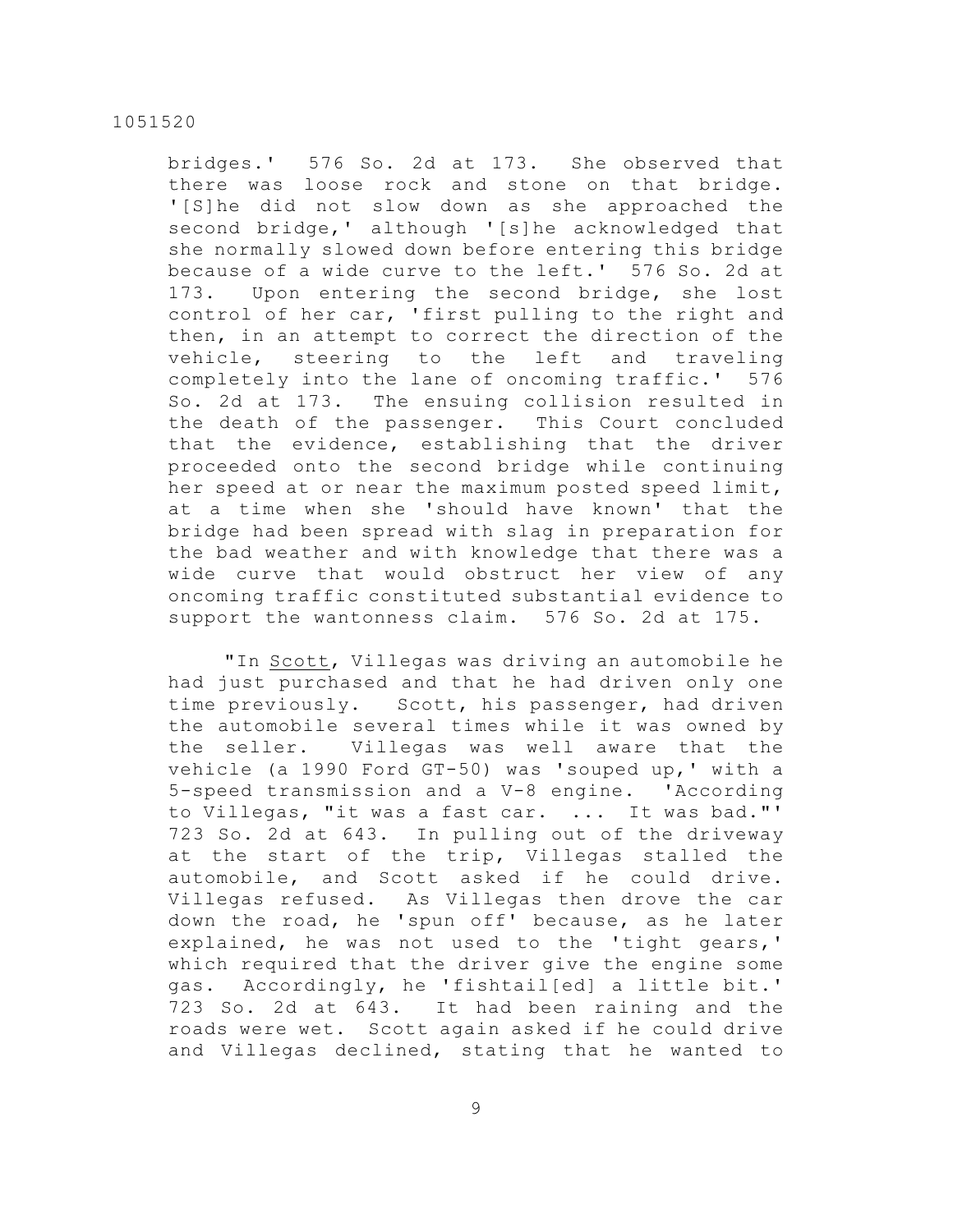drive his own car. Next, at an intersection Villegas '"gave it a little too much gas and it spun a little bit more."' 723 So. 2d at 643. Scott again asked if he could drive and Villegas again insisted on driving. At another intersection Villegas spun off again. He then told Scott '"[i]f I mess up one more time, you can drive the car."' Id.

"'Subsequently, "because [Villegas and Scott were] in a hurry to get" to [their] destination, [Villegas] shifted from fifth gear into third gear and passed another automobile; Villegas's automobile went into a spin, struck another automobile, spun some more, and turned over. When Villegas was asked what he thought caused the spin, he testified as follows:

"'"I believe that when I did it--well, it was a wet road. And I believe it hydroplaned or, then again, it was a lot of power. I did turn it over. And right when I turned the steering wheel, when I was switching lanes, my car spinned. It went sideways.

"'".... "'"I was going normal speed. "'".... "'"45 [mph]. Because I just threw it down. "'"....

"'"[W]hen I shifted up, the RPM gauge went up and I gave it a little more power, and that's what happened."'

"723 So. 2d at 643-44.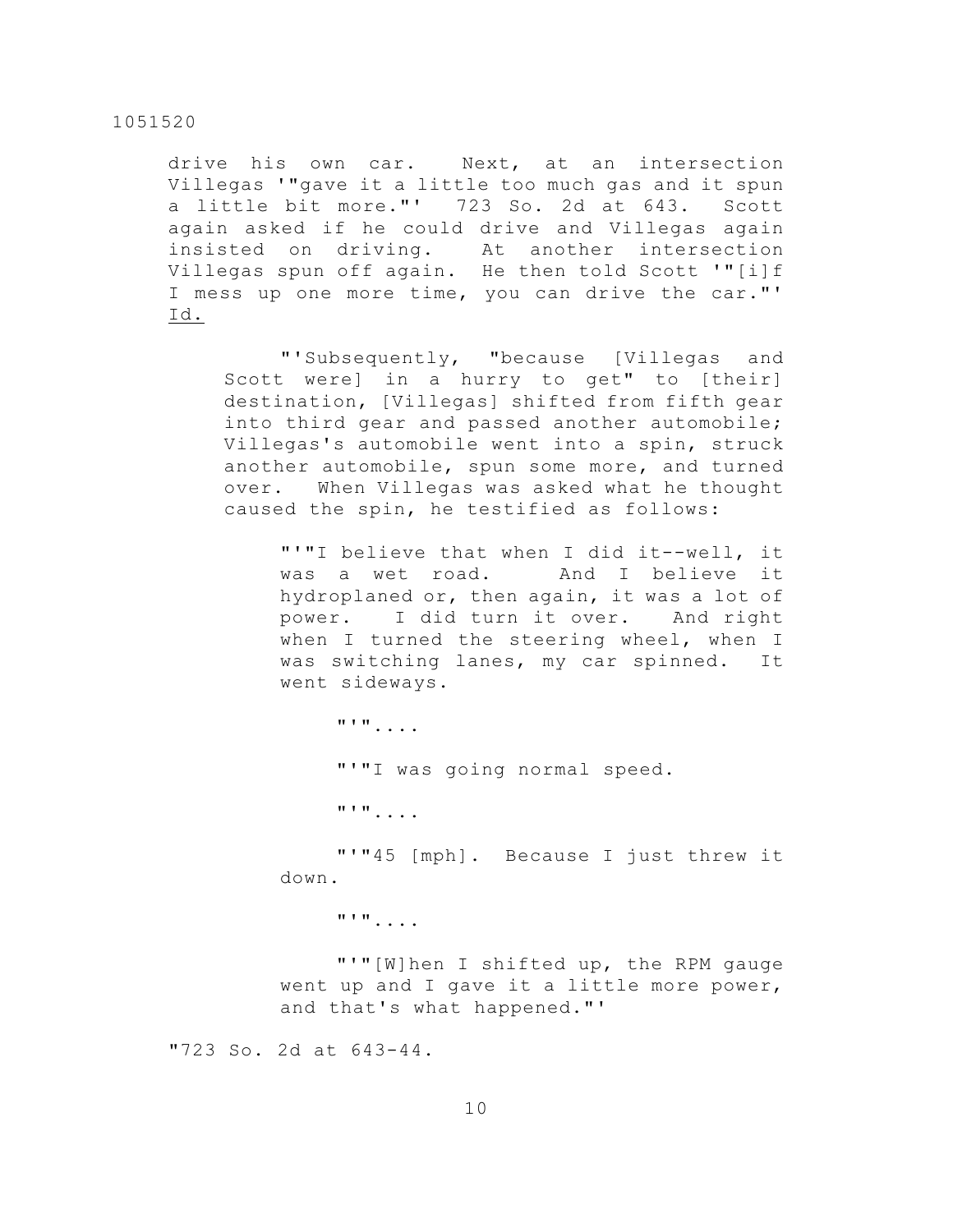"The Court concluded that 'there is substantial evidence from which the jury could find that Villegas acted with a reckless or conscious disregard of the rights or safety of others by consciously driving the automobile while knowing that he could not control it on the wet pavement and knowing that if he lost control of it, injury would likely or probably result.' 723 So. 2d at 644."

903 So. 2d at 115-17.

As she did in the trial court, Samantha bases her argument that Katie acted wantonly on the fact that Katie was taught rules of safe driving in the driver's education course she took. In doing so, she relies on the following exchange from Katie's deposition involving questions by Samantha's attorney:

"Q. I have just a couple of follow-ups. Okay? And as I understand, you went through a driver's training before you obtained your license; correct?

"A. Yes, sir.

"Q. And you ultimately had to take a driver's safety course or driver's course with the State of Alabama to get your license?

"A. Yes, sir.

"Q. And at any point during that time, did you learn that concentration is one of the most important elements of driving?

"A. Yes, sir.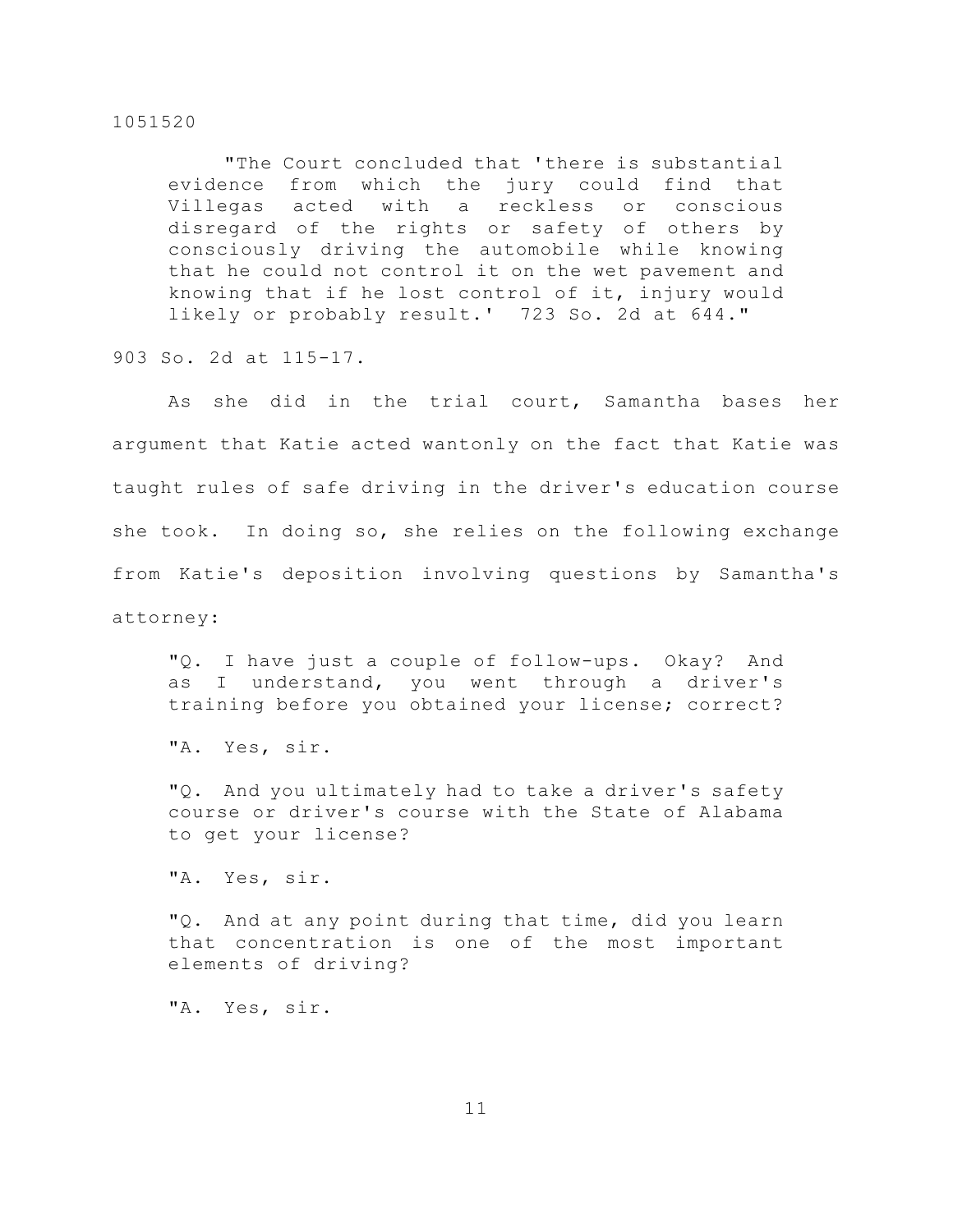"Q. And things such as distracting conversations could result in an accident?

"A. Yes, sir.

"Q. And you were also during these courses trained to keep your eyes on the road at all times?

"A. Yes, sir."

Based on this passage, Samantha argues that, "[a]t the time of the collision, [Katie] was conscious an accident would more than likely occur if she disregarded the rules taught in her driver's training and reenforced during her driver's exam." She concludes that "[t]he level of [Katie]'s conduct established 'more than a showing of some form of inadvertence on the part of the driver,'" and that "a jury could and should infer [that Katie]'s conduct rose to the level of wantonness."

USAA argues that the facts in this case more closely resemble those present in George v. Champion Insurance Co., 591 So. 2d 852 (Ala. 1991), which this Court described as follows:

"[T]he plaintiff, Elizabeth Karen George, age 16, was the passenger in an automobile driven by her best friend, Shannon Plaiss, also 16. The two were going to a birthday party. Shannon was driving a white 1979 Ford Pinto automobile, proceeding south on Memorial Parkway in Huntsville. It was a full car. Shannon was driving, Scott White was sitting in the front passenger seat, Karen's sister Paula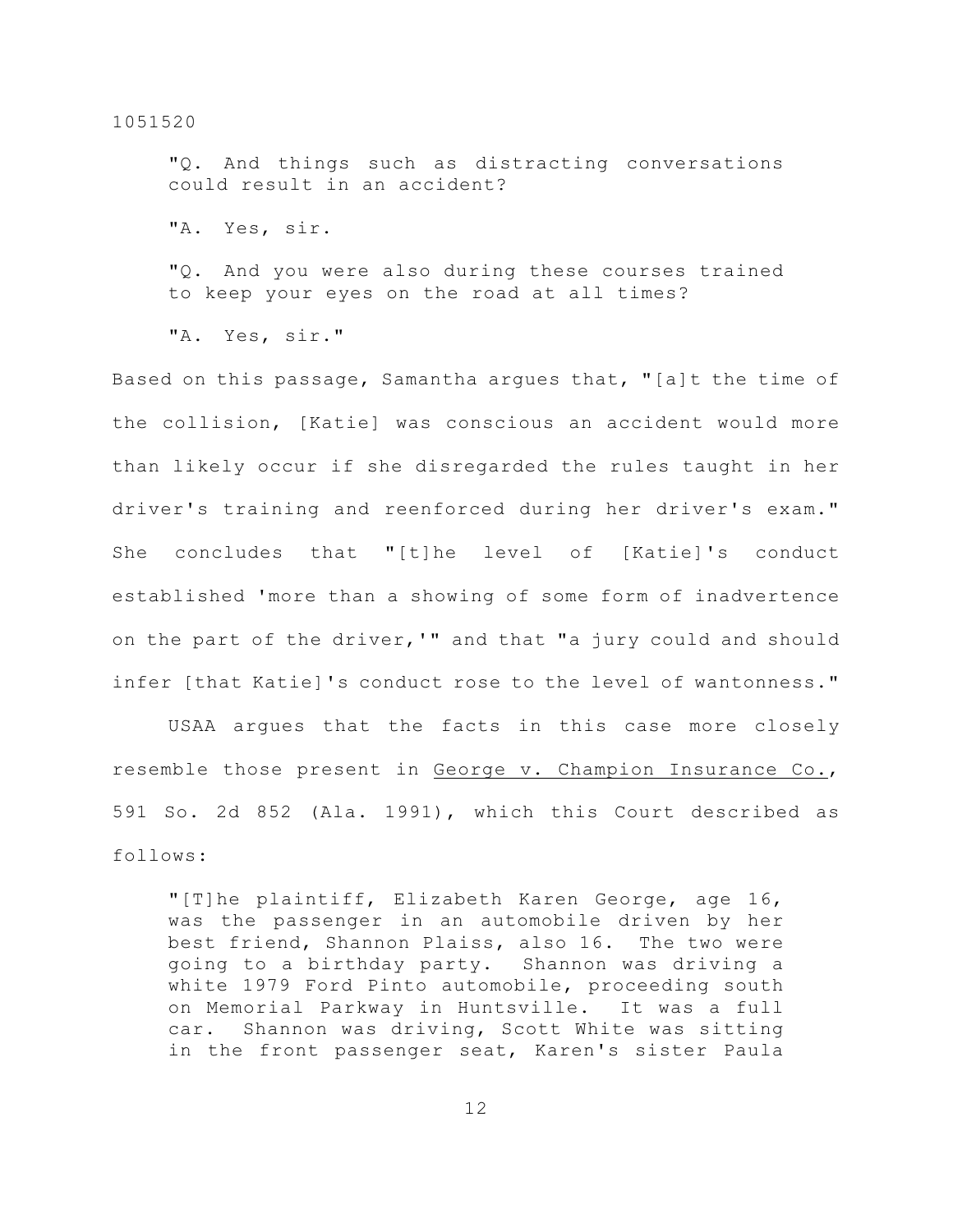was sitting beside White. Karen and her sister Kelly George were in the rear seat. It was Sunday afternoon and a clear day. The occupants of the car were engaged in conversation. As the car approached the intersection of the Parkway and Golf Road, Shannon saw that the traffic light was green. She glanced back in conversation. When she looked forward, the traffic light was red. Scott cried out for her to stop. Shannon testified in her deposition that she tried to put her foot on the brake pedal, but missed and hit the clutch pedal. She ran the red light, and her automobile collided with a vehicle that was turning left in front of her."

591 So. 2d at 854. Affirming the trial court's judgment, this Court held that Shannon's actions did not rise to the level of wantonness, stating that "[w]hile the facts show inadvertence on the part of the driver, they do not amount to wantonness, which requires some degree of conscious culpability." 591 So. 2d at 854.

In the present case, even reviewing the evidence, as we must, in the light most favorable to Samantha, the nonmovant for summary judgment, we agree with USAA that Samantha has not presented substantial evidence indicating that Katie acted wantonly. Samantha has not put forward substantial evidence tending to show that Katie had "knowledge and consciousness" that a likely result of momentarily waving to her friends was an automobile accident in which Samantha would be injured.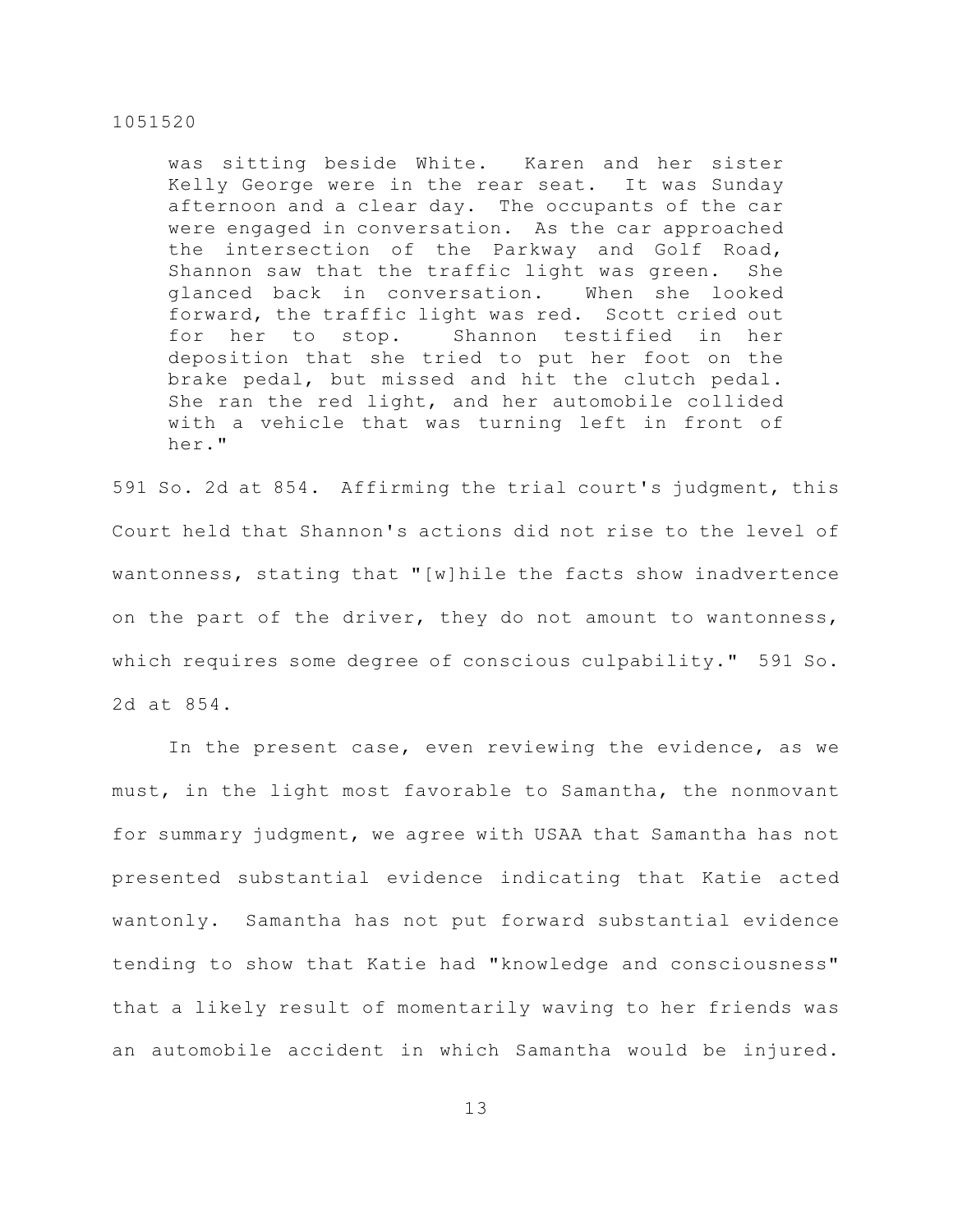What Samantha has shown is that Katie had knowledge as to how to properly and safely operate an automobile. Presumably, anyone who obtains a driver's license in the State of Alabama has such knowledge. See, generally, Ala. Code 1975, § 32-6-3(a) ("Every person who applies for an initial Alabama driver's license issued by the Department of Public Safety under this article shall be given and successfully pass an examination before the issuance of a driver's license."). Samantha's reasoning would convert every failure to properly or safely operate an automobile resulting from "inattention, thoughtlessness, ... heedlessness, [or] a lack of due care" into an act of wantonness on the ground that the driver knew or should have known that such inattention, thoughtlessness, or heedlessness is improper.

# IV. Conclusion

Because Samantha presented substantial evidence of nothing more than that Katie's actions in causing the accident were inattentive, thoughtless, or heedless, i.e., negligent, we conclude that the trial court properly entered a summary judgment in favor of USAA, and we affirm that summary judgment.